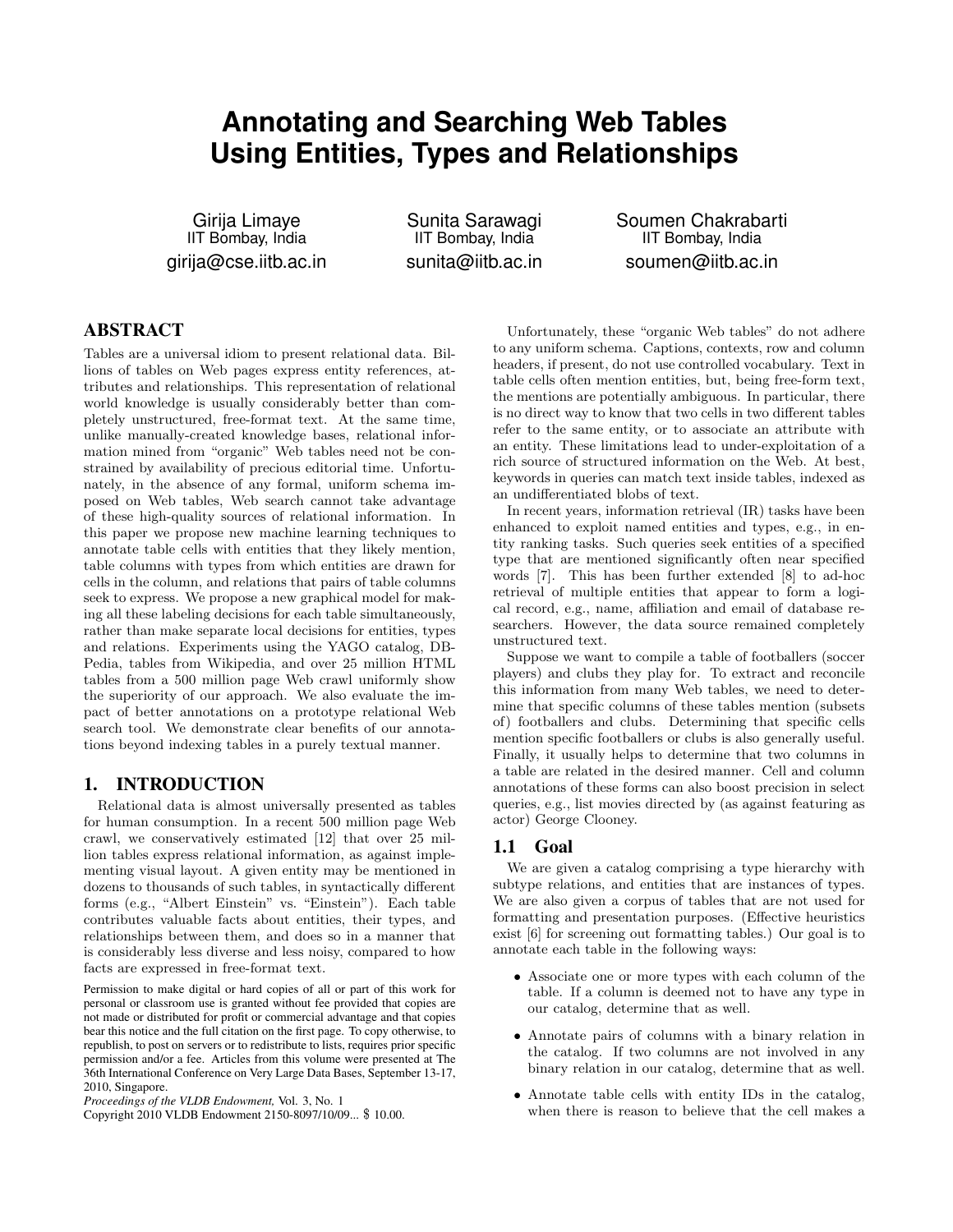

Figure 1: Illustration of cell entity, column type, and relationship labeling.

mention or reference to said entity.

These annotation tasks are challenging. When annotating entity mentions in free-form text [14], the textual context provides clues for disambiguation. In contrast, table cells referring to entities have negligible amounts of additional text. Given each table cell can map to several entities (or none), it is nontrivial to propose one or few types<sup>1</sup> for a column that "explain" (most of) the cells in the column. Finally, there may be no intrinsic clue in a table as to how entities therein are related.

Figure 1 shows a typical scenario. Note that the column header 'Title' can refer to books, movies, or music albums, and "written by" has no word overlap with 'author'. Note also that text similarity is a noisy signal (book title containing 'Albert'). Despite these potential pitfalls, it is possible to explain cells in the first column as mentions of book titles and cells in the second column as elements of 'Person' type based on collective signals.

## 1.2 Contributions

In this paper we propose machine learning techniques to annotate table cells with entity, type and relation information. We propose a new probabilistic graphical model for simultaneously choosing entities for cells, types for columns and relations for column pairs. We draw the standard types, relations and entities from the YAGO [21] catalog, which has about 250,000 types, two million entities and 99 relations. We train our system and evaluate the accuracy of our annotations using ground truth synthesized from Wikipedia, DBPedia and YAGO. Experiments show that attacking the three subproblems collectively and in a unified graphical inference framework give clear accuracy benefits compared to making local decisions. We also use the trained system to annotate tables in a 500 million page Web crawl. The seed tuples we start with in our catalog are only a small fraction of all the tuples we find and annotate in over 25 million Web tables. We then evaluate the impact of table annotations on a prototype relational Web search tool designed to complete one or more missing fields in a binary relationship.

We demonstrate clear benefits of our annotations beyond modeling tables in a purely textual manner.

*Outline.* In Section 2 we survey related work. In Section 3 we give formal models for the catalog and the source table corpus. Section 4 is the central section that proposes the new model, its associated optimization problem, and its solution. In Section 5 we present a search application to motivate the role of table annotations for improved search results. In Section 6 we describe our experimental testbed and results, and conclude in Section 7.

## 2. RELATED WORK

Recent years have witnessed active research on bridging the gap between unstructured, semistructured and structured data on the Web. Here we review recent ideas that lead up to our work.

## 2.1 Web tables and lists

WebTables [6, 5] pioneered the study of tables on the Web as a source of high-quality relational data. A key contribution of WebTables is the collection of attribute cooccurrence statistics, which is used to implement a column thesaurus and propose column auto-completion in queries. The unit of answer in WebTables is a single source table, and the focus is on the ranking of whole source tables. WebTables has no mechanism for annotating cells with entities and columns with types from a catalog. Column names are derived from source tables alone, in the form of text, which is partly why a column name suggestion engine is valuable.

Our system differs in a few fundamental ways. First, our primary goal during preprocessing is to annotate columns with standard type identifiers, and not depend on free-text descriptions of columns.

Second, our goal is to allow more structure in queries, such as the relational expressions  $R_1(e_1 \in T_1, E_2 \in T_2)$  (i.e., select-project) and  $R_1(e_1 \in T_1, e_2 \in T_2) \wedge R_2(e_2 \in T_2, E_3 \in$  $T_3$ ) (i.e., join) where  $R_1, R_2$  are standard relation names,  $T_1, T_2, T_3$  are type literals,  $E_2, E_3$  are entity literals, and  $e_1, e_2$  are entity variables that can be instantiated to literals.

<sup>&</sup>lt;sup>1</sup>More than one types are allowed, e.g., German Physicist and Nobel Laureate.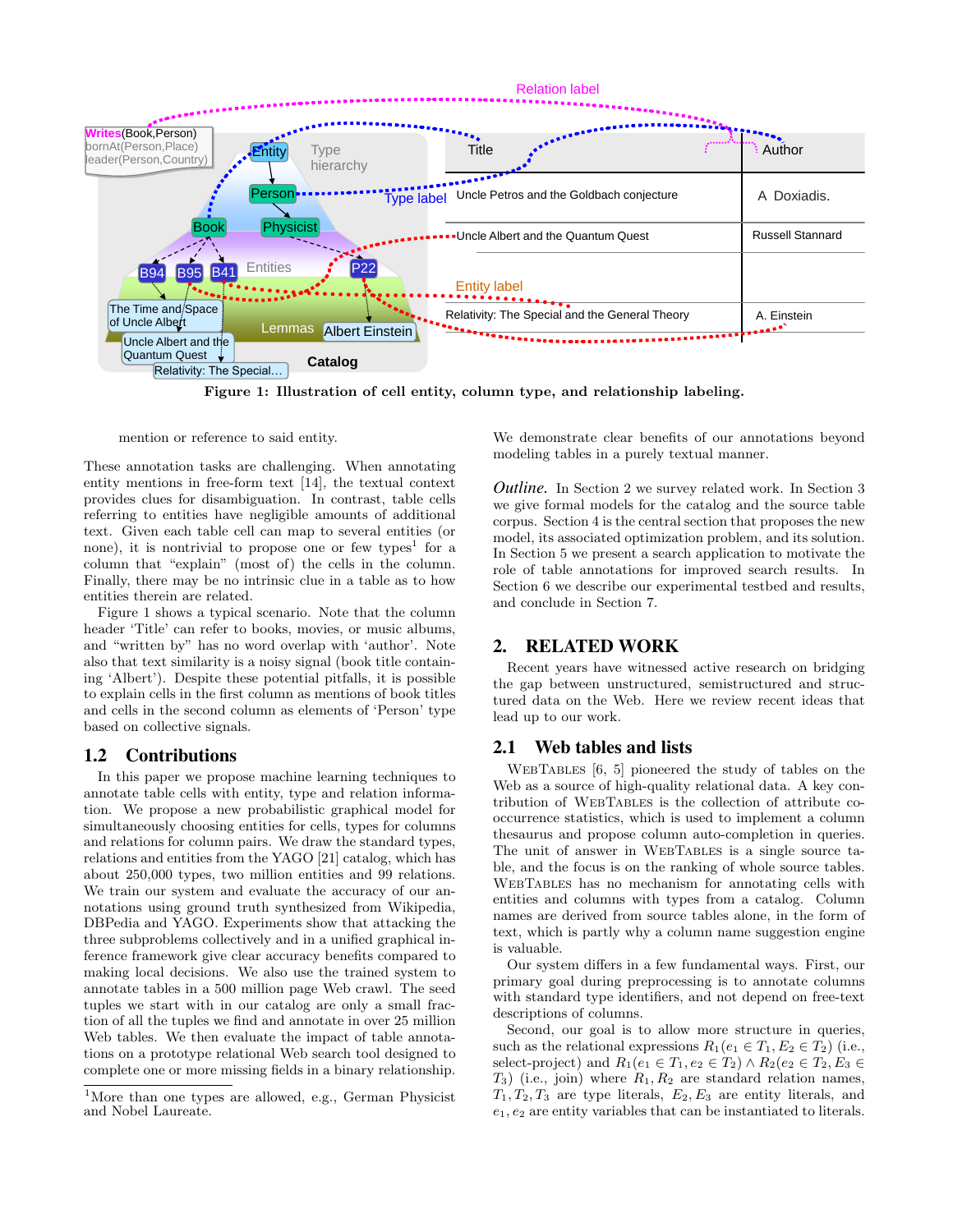Third, unlike WebTables, our goal is to return a single synthesized tables with rows ranked by confidence. Beyond the above queries, note that tagging tables with entities and types lets us express precise join queries without depending on fuzzy text matches. This is left for future work.

A related idea is to curate other Web artifacts like HTML lists into tabular data [12]. No annotation to a standard type or entity catalog was involved in that work. However, our work can further benefit from such additional sources of information.

## 2.2 Collective entity disambiguation

Another thread of research leading to our work involves annotation of free-form text with references to entities in a catalog. Among the earliest such effort was SemTag [10], which tagged Web documents with references to entities in the TAP catalog [11]. Early work [10, 15, 3] disambiguated each potential entity mention independent of others. Cucerzan [9] and Milne et al. [17] were among the first to recognize and exploit the observation that entities mentioned from a single document are likely to be semantically related. Kulkarni et al. [14] proposed a precise entity labeling optimization problem that captured local compatibility between mention and entity as well as pairwise similarity between entity labels. Tables with heterogeneous columns violate the basic assumption in all these approaches [9, 17, 14], that entities mentioned on a page are topically homogeneous. This assumption clearly does not apply to tabular data with diverse column types. Our work addresses this important genre of source data.

#### 2.3 Relation extraction

Another common task is to extract instances of relations between named entities from free-form text, e.g., "company  $A$  acquired company  $B$  for amount  $M$ " (see [19] for a survey). Early systems focused on extracting fixed relation types from limited source formats such as news articles. Recently, these have been extended to identify more openended relations over the entire Web, based on patterns learned from seed examples or specified manually. A prototypical example is the application of path kernels to dependency parses of sentences [4].

Our data source is very different. On one hand, we seem to have a cleaner source where relations are more explicit, whereas on the other hand, we have little contextual clue.

## 3. SOURCE MODELS

We are given two input artifacts: a catalog of entities, types and relations, and a corpus of tables. Here we formally define their representation as used in the rest of the work.

## 3.1 Catalog

The catalog comprises types, entities and relations.

The set of types is  $\mathcal{T}$ .  $T \in \mathcal{T}$  is a type, e.g., Englishlanguage films. We will often use canonical strings from Wikipedia or synset names from WORDNET [16] to denote types. But a type can be described by more than one such string, which we will call *lemmas* describing the type,  $L(T)$ . In general, a lemma can have multiple tokens. Internally, each type has a distinct integer ID.

Types are related by a subtype relation  $T_1 \subseteq T_2$ . This induces a directed acyclic graph where nodes are types and directed edge  $T_2 \to T_1$  denotes  $T_1 \subseteq T_2$ . We write  $T_1 \subseteq^* T_2$ 

(respectively,  $T_1 \subseteq^+ T_2$ ) if there is a directed path with zero (respectively, one) or more edges from  $T_2$  down to  $T_1$ . If not already present, we can create a root type that reaches all other types.

The set of entities is  $\mathcal{E}$ . Entity  $E \in \mathcal{E}$  may be an instance of one or more types T, written as  $E \in T$ , if there is no other  $E \in T' \subseteq T$ . This can also be shown as an edge from (the node representing)  $T$  to (a node representing)  $E$ . If T is transitively reachable from E we write  $E \in H^+$ . It is adequate if the raw catalog attaches entities to the most specific types needed; we can always include all ancestor types before starting out.

Let  $\mathcal{E}(T) = \{ E \in \mathcal{E} : E \in T \}$  be the subset of entities reachable from type T. Likewise, let  $\mathcal{T}(E)$  be the subset of types that are ancestors of entity E.

Each entity E has a set of associated *lemmas*  $L(E)$ . E.g., the city of New York has lemmas New York, New York City and Big Apple. A lemma is a (typically short) sequence of tokens. Lemmas of different entities may be the same (e.g. the state of New York is also called New York) or overlapping (e.g. the maker of iPods is called Apple Computers).

The set of binary relation names is  $\mathcal{B}$ .  $B \in \mathcal{B}$  is one relation name. We will want to label pairs of source table columns with these canonical relation names. The schema of B is written as  $B(T_1, T_2)$ . A row or tuple of B is written as  $B(E_1, E_2)$ , where  $E_1 \in T_1, E_2 \in T_2$ . Extending to larger arity is left for future work.

The specific catalog we use is YAGO [21], but many others can be modeled in the same way.

## 3.2 Tables

We preprocess and discard formatting tables as in recent work [6, 5, 12]. We discard tables that use merged rows, columns or cells. I.e., we consider very regular tables where the number of cells is exactly the product of the number of rows and columns. Each row (and each column) may or may not have a header; this is usually clear from HTML formatting. We also capture some amount of textual context around tables. At the end of this process, a table is abstractly represented as:

- The table context, modeled as a short text segment.
- Header cells, if any, denoted by row/column number and cell contents as text segments.
- Number of non-header rows and columns.
- Data cells, each with row+column coordinates, and cell contents represented as a short text segment.

The set of source tables is S and  $S \in \mathcal{S}$  is one source table, with  $m$  rows and  $n$  columns. By convention we will assume that rows are relation instances and columns are relation attributes, which is the case for all but the smallest tables. We will use  $1 \leq r \leq m$  to index rows and  $1 \leq c \leq n$  to index columns. The text in cell  $(r, c)$  will be called  $D_{rc}$ . The header text in column  $c$  will be called  $H_c$ .

## 4. ALGORITHMS

We model the table annotation problem using a number of interrelated random variables following a suitable joint distribution, represented by a probabilistic graphical model [13]; for a quick primer see Appendix B. The task of annotation then amounts to searching for an assignment of values to the variables that maximizes the joint probability.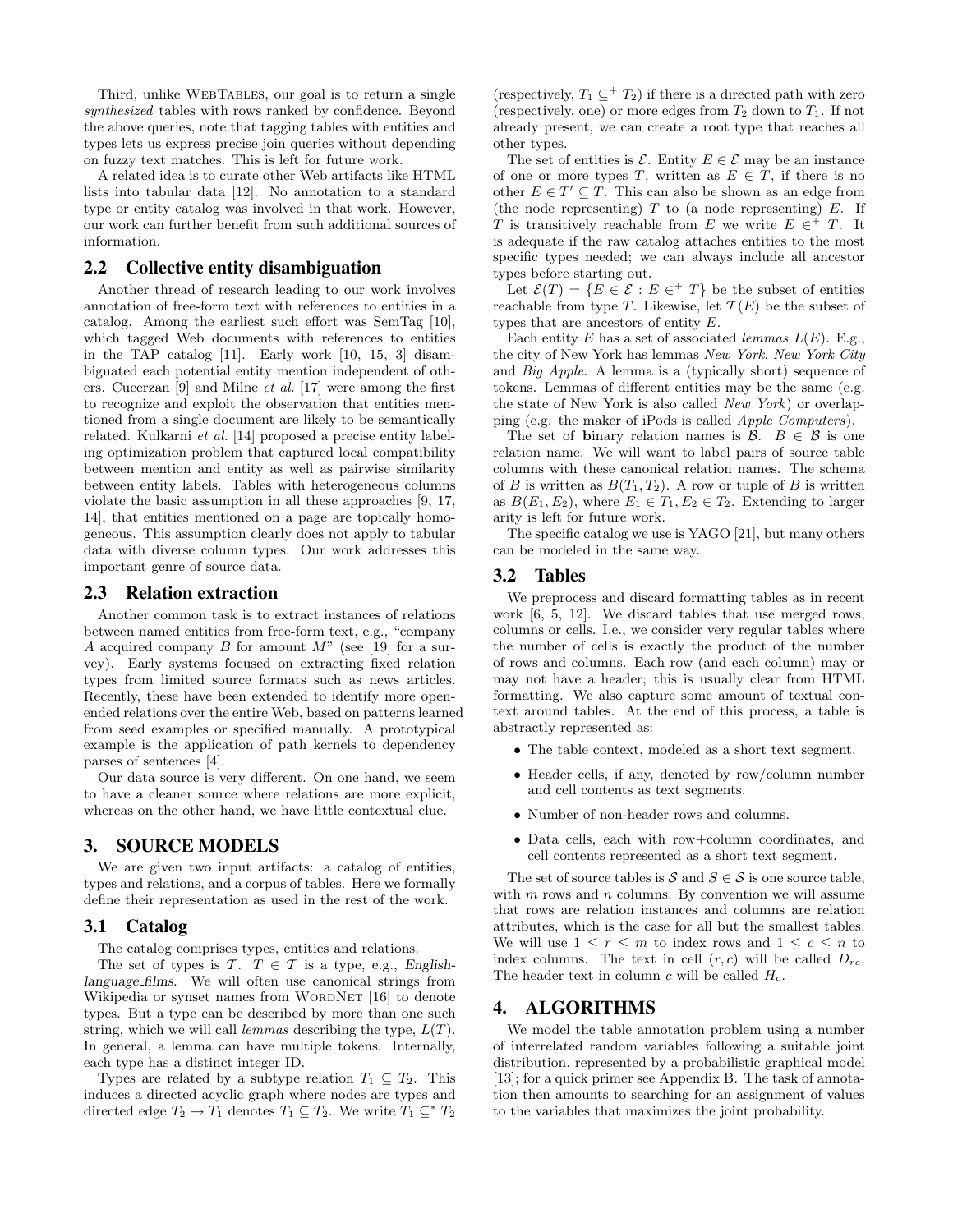## 4.1 Variables

For a given table  $S \in \mathcal{S}$ , we associate random variables  $t_c$ to denote the type of a column c,  $e_{rc}$  to denote the entity label for a cell in row r and column c, and  $b_{cc}$  to denote the relation between column pairs c and  $c'$ . Each  $t_c$  can be bound to a specific type  $T \in \mathcal{T}$  or NA ("no annotation"). Similary, each  $e_{rc}$  can be either tied to a specific value  $E \in \mathcal{E}$ or NA, and each  $b_{cc'}$  can be tied to a specific relation  $B \in \mathcal{B}$ or NA denoting no discernible relation between columns  $c, c'$ .

#### 4.2 Features and potentials

Intuitively, while assigning values to the variables  $e_{rc}$ ,  $t_c$ and  $b_{cc}$ , we need to take into consideration several signals. Following the framework of graphical models, we represent these signals as features, and train models that learn how to combine these signals with suitable weights. These features and weights are used to define potential functions over subsets of variables, and the product of these potentials gives us the joint distribution over all variables. Thus, our main design problem is choosing a useful set of features.

In the following subsections we will describe different families of features, each measuring some notion of association between source tables and catalogs. Note that no feature is fired if label na is involved.

#### *4.2.1 Cell text and entity label*

Suppose cell  $(r, c)$  with cell text  $D_{rc}$  is labeled with entity  $E$ . How good is this label assignment? Recall that  $E$  is known by lemmas in  $L(E)$ . If any of the lemmas is very similar to  $D_{rc}$  then the match is good. Accordingly, we can define a feature  $\max_{\ell \in L(E)} \text{sim}(D_{rc}, \ell)$ , where sim is the standard TFIDF cosine similarity [18]. We can also use a number of other similarity measures, such as Jaccard or a soft cosine measure [2]. These similarities can be made elements in a vector  $f_1(r, c, E)$ .

To balance between the elements of the feature vector, we will use a weight or model vector  $w_1$ , and compute  $\mathbf{w}_1^{\top} \mathbf{f}_1(r, c, e_{rc})$ , which is a scalar score. The score can, in principle, be negative. These are then combined to declare a potential over an entity variable  $e_{rc}$  attached to cell  $(r, c)$ :

$$
\phi_1(r,c,e_{rc}) = \exp\left(\mathbf{w}_1^\top \mathbf{f}_1(r,c,e_{rc})\right).
$$

#### *4.2.2 Column header and type label*

Similar to the previous section, assigning type  $T$  to column c is favored if the column header text  $H_c$  is similar to one of the lemmas describing  $T$ . Again, we can use the standard TFIDF cosine similarity,  $\max_{\ell \in L(T)} \text{sim}(H_c, \ell),$ and other similarity measures. Let  $f_2(c, t_c)$  be the feature vector,  $w_2$  be the corresponding weights, and

$$
\phi_2(c, t_c) = \exp\left(\mathbf{w}_2^{\top} \mathbf{f}_2(c, t_c)\right)
$$

be the corresponding potential.  $\phi_2$  tends to be a weaker signal than  $\phi_1$ , because column headers may be omitted, or not match type lemmas as well.

## *4.2.3 Column type and cell entity*

How compatible is it to label a column  $c$  with type  $T$  and a cell  $(r, c)$  in that column with entity  $E$ ? We wish to create a potential function  $\phi_3(T, E)$  to measure this via features  $\mathbf{f}_3(t_c, e_{rc})$  as

$$
\phi_3(t_c, e_{rc}) = \exp\left(\mathbf{w}_3^{\top} \mathbf{f}_3(t_c, e_{rc})\right)
$$

To get started, we can insist that, unless  $E \in H^+T$ ,  $f_3(\cdots)$ must be zero. How about types that do reach E? Should they all get the same feature value? Suppose for a moment that all cells in a table column have been disambiguated with perfect accuracy to entities. One might argue that the type of the column should be the most specific type ancestor of all the entities. We can choose the least common ancestor (LCA). In reality, however, entity labels are uncertain, so insisting on a brittle choice like LCA may be damaging. We will see evidence of this in Section 6. Instead, we will use features to encourage specific column types.

The first feature is inspired by the inverse document frequency (IDF) in IR systems [18]. The specificity of a type  $T$ can be modeled as  $|\mathcal{E}|/|\mathcal{E}(T)|$ . If this is large, T is specific. This feature does not depend on the specific cell or entity involved.

The second feature expresses specificity as the distance between E and T. Let  $dist(E, T)$  be the number of edges (∈ followed by  $\subseteq^*$ ) on the shortest path between E and T. We want  $dist(e_{rc}, t_c)$  to be generally small. We can therefore use  $1/\text{dist}(e_{rc}, t_c)$  as a feature, so that a larger feature value indicates greater favor for  $t_c$ , similar to the previous categories of features. There is nothing special in the form  $1/\text{dist}(e_{rc}, t_c)$ . In information retrieval, damping functions like log or square-root are often used. So we also tried  $1/\sqrt{\text{dist}(e_{rc}, t_c)}$ . This style of feature has one limitation, which we address next.

*Missing links.* The above feature "fires" only if  $e_{rc} \in$ <sup>+</sup>  $t_c$ , otherwise it is 0. We can rationalize this via the reasonable convention that if  $e_{rc} \notin t_c$ , then  $dist(e_{rc}, t_c)$  = ∞. One problem with this policy is that catalogs, especially socially-maintained catalogs like Wikipedia (and by inheritance, YAGO) are rarely complete or perfect. In particular, many  $\in$  links are missing. For example, at the time of writing, the  $\in$  link from Entity Satyajit\_Ray to type Indian film directors, and the  $\subseteq$  link from Universities in Toronto to Universities in Ontario, are missing.

Therefore, we need positive potentials in selected cases where " $E \in H^*$ " is not known from the catalog but is likely from indirect evidence. Suppose  $T'$  is the (only) immediate type ancestor of E. Mining work involving social catalogs often use a relatedness measure between two types [9, 17, 14]. We will use a suitable definition of relatedness to potentially fire a nonzero feature for  $(E, T)$  even if  $E \notin T$ .

As defined before,  $\mathcal{E}(T')$  is the set of entities reachable from T'. Consider the quantity  $\frac{|\mathcal{E}(T') \cap \mathcal{E}(T)|}{|\mathcal{E}(T')|}$ . A large value suggests that the link  $E \in H^+$  may have been missed, because most elements in  $\mathcal{E}(T')$  are also in  $\mathcal{E}(T)$ . Note that we are not modeling this as any kind of probability, but just a hint to the collective annotator. When E has multiple immediate parents types  $T'$ , we modify the above quantity to  $\min_{E \in T'} \frac{|\mathcal{E}(T') \cap \mathcal{E}(T)|}{|\mathcal{E}(T')|}$ . Finally, we use this quantity to modify the reciprocal distance feature for entities E not reachable by  $T$  to

$$
\min_{E \in T'} \frac{|\mathcal{E}(T') \cap \mathcal{E}(T)|}{|\mathcal{E}(T')|} \frac{1}{\min_{E' \in \mathcal{E}(T)} \text{dist}(E', T)}
$$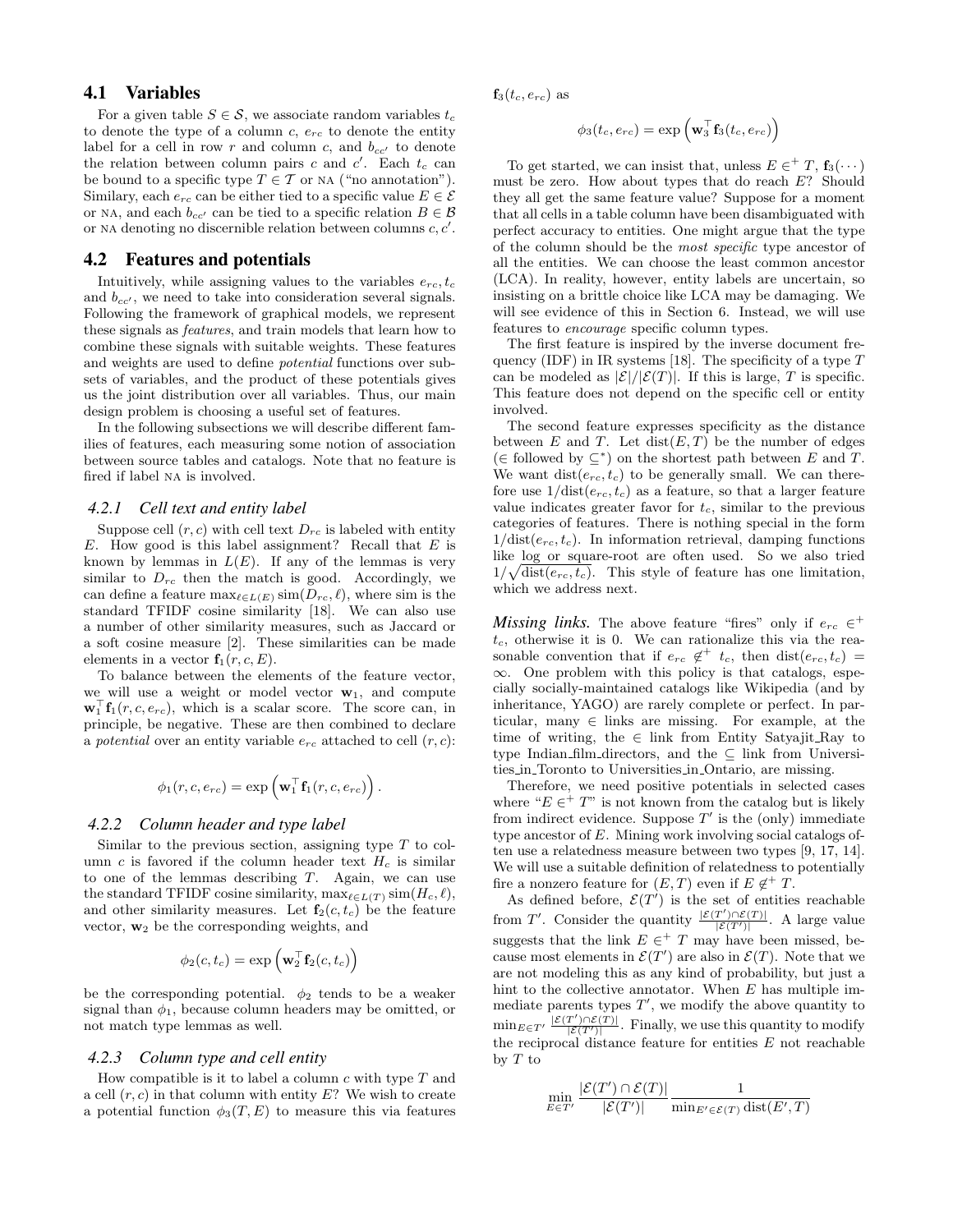#### *4.2.4 Relation and pair of column types*

These features model compatibility between pairs of types  $T, T'$  and binary relations  $\overline{B}$  in the catalog. Thus, between every pair of columns  $c, c'$  which are likely to be related we get a feature vector  $f_4(b_{cc'}, t_c, t_{c'})$  and the corresponding potential  $\phi_4(b_{cc'}, t_c, t_{c'})$  The first feature element in  $f_4$  is set to 1 if there is a schema  $b_{cc'}(t_c, t_{c'})$  in the catalog, and 0 otherwise. The second feature measures the fraction of entities under  $t_c$  (or  $t_{c'}$ ) that appear in relationship  $b_{cc'}$  with an entity in  $t_{c'}$  (or  $t_c$ ).

#### *4.2.5 Relation and entity pairs*

If we annotate a relationship  $b_{cc}$  between columns c and  $c'$ , the entity annotations  $e_{rc}$  and  $e_{rc'}$  corresponding to different rows can vote for or against it in various ways. This gives rise to another potential  $\phi_5(b_{cc'}, e_{rc}, e_{rc'})$  defined through features  $f_5$ . The first feature in  $f_5(b_{cc'}, e_{rc}, e_{rc'})$  is 1 if the catalog contains a tuple  $b_{cc'}(e_{rc}, e_{rc'})$ . The second feature is 1 if relation  $b_{cc}$  is one-to-one or many-to-one and the catalog contains  $b_{cc'}(e_{rc}, E')$  for  $E' \neq e_{rc'}$ , and symmetrically for a one-to-many relation.

For example, in Figure 1 the first feature is 1 if the label of the cell "A. Einstein" is P22, the label of the cell "Relativity: The Special ..." is B96, and **author(B96, P22)** exists in the catalog, and the column pair is labeled with relation name author.

*Example.* We present an example of the resultant graphical model created using the above five kind of potentials in Figure 10.

### 4.3 Collective objectives

Summarizing, we have variable sets  $\mathbf{t} = \{t_c\}, \mathbf{e} = \{e_{rc}\}, \mathbf{b} =$  ${b_{cc'}},$  and potentials  $\phi_1, \phi_2, \phi_3, \phi_4, \phi_5$  defined on suitable subsets of these variables. For the moment, we assume that all system parameters  $\mathbf{w}_1, \mathbf{w}_2, \mathbf{w}_3, \mathbf{w}_4, \mathbf{w}_5$  have been tuned or trained in advance, and we have to assign values to the above variables so as to maximize our objective:

$$
\underbrace{\prod_{e,c'} \phi_4(b_{cc'}, t_c, t_{c'}) \prod_r \phi_5(b_{cc'}, e_{rc}, e_{rc'})}_{\text{relation}}
$$
\n
$$
\underbrace{\prod_{c} \phi_2(c, t_c) \prod_r \phi_1(r, c, e_{rc}) \phi_3(t_c, e_{rc})}_{\text{columns}}.
$$
\n(1)

The above optimization is called "inference".

The space of values over which the variables range is determined as follows: First, for each cell  $(r, c)$  we use a text index to collect candidate entities  $\mathcal{E}_{rc}$  based on overlap between cell and lemma tokens. Let  $\mathcal{T}(E)$  is the set of all type ancestors of entity E. The space of column labels  $\mathcal{T}_c$  is  $\bigcup_{E \in \mathcal{E}_{rc}} \mathcal{T}(E)$ . The space of relation labels  $\mathcal{B}_{cc'}$  is  $\bigcup_r \{B : B(E, E') \text{ exists } , E \in \mathcal{E}_{rc}, E' \in \mathcal{E}_{rc'} \}.$  In all cases, we add an additional value "na" denoting the no annotation option.

We train the various parameters  $\mathbf{w}_1, \ldots, \mathbf{w}_5$  using the structured learning framework of [22], that generalize Support Vector Machine classifiers to the case when we need to predict multiple variables collectively. The details are skipped because we follow standard machine learning procedures for this training.

## 4.4 Inference

4.4.1 Special case: no  $b_{cc}$ ,  $\phi_4$ ,  $\phi_5$ 

We first discuss a simplication of optimization (1) where we exclude variables  ${b_{cc'} }$  and potentials  $\phi_4, \phi_5$ . Then our objective is

$$
\max_{\mathbf{e},\mathbf{t}} \prod_c \phi_2(c,t_c) \prod_{r,c} \phi_1(r,c,e_{rc}) \phi_3(t_c,e_{rc}). \tag{2}
$$

This objective can be solved in polynomial time because the best label for each column can be settled completely independently of other columns. Moreover, once a column label has been fixed, each cell label can be set independent of other cell labels. The pseudocode is shown in Figure 2. Primary key or unique constraints on a column can be handled using a min cost flow formulation [1]. We omit the details, because our real focus is the general case.

- 1: for each column  $c$  do
- 2: for each type  $T \in \mathcal{T}_c$  do
- 3:  $A_T \leftarrow \phi_2(c, T)$
- 4: **for** each cell  $r, c$  in column  $c$  **do**
- 5: use a text index to collect candidate entities  $\mathcal{E}_{rc}$ based on overlap between cell and lemma tokens
- 6: choose  $e_{rc}^* = \arg \max_{E \in \mathcal{E}_{rc}} \phi_1(r, c, E) \phi_3(T, E)$
- 7:  $A_T \leftarrow A_T \cdot \phi_1(r, c, e_{rc}^*) \cdot \phi_3(T, e_{rc}^*)$
- 8: finalize  $t_c^* = \arg \max_T A_T$
- 9: recall and finalize cell assignments  $e_{rc}^*$

10: return  $t^*, e^*$ 

Figure 2: Simplified inference without binary relation variables  $b_{cc'}$ .

## *4.4.2 The general case*

Inference in the general case (1) is NP-hard, even for a single table; see Appendix C. We resort to an approximate algorithm by drawing on well-known techniques from probabilistic graphical models, specifically, message-passing or belief propagation in factor graphs [13]. A factor graph has two kinds of nodes: (1) variable nodes which in our case correspond to the union of types  $t_c$ , entities  $e_{rc}$ , and relations  $b_{cc}$  variables, and (2) factor nodes which correspond to potentials coupling multiple variables. In our case, these are  $\phi_3(t_c, e_{rc})$ ,  $\phi_4(b_{cc'}, t_c, t_{c'})$ , and  $\phi_5(b_{cc'}, e_{rc}, e_{rc'})$ .

Inference proceeds by sending messages back and forth between factor nodes and variable nodes according to a given schedule. A message  $M(i \rightarrow f)$  from a variable i to a factor  $f$  is calculated by multiplying its own potential with all incoming messages from factors other than  $f$ . For example, we compute message from an entity variable  $e_{rc}$  to  $\phi_3$  as

$$
M(e_{rc} \rightarrow \phi_3) = \phi_1(r, c, e_{rc}) \prod_{c'} M(\phi_5(b_{cc'}, e_{rc}, e_{rc'}) \rightarrow e_{rc})
$$

A message from a factor  $f$  to a variable  $i$  is obtained by multiplying f's potential with incoming messages from variables other than  $i$  and marginalizing the result on  $i$ . For example, a message from  $\phi_3$  to  $e_{rc}$  is computed as:

$$
M(\phi_3 \to e_{rc}) = \max_{t_c} \phi_3(t_c, e_{rc}) M(t_c \to \phi_3).
$$

Intuitively, this message conveys the belief that factor  $\phi_3$ has about the label that variable  $e_{rc}$  should be assigned. We schedule these messages from entities to  $\phi_3$  to types and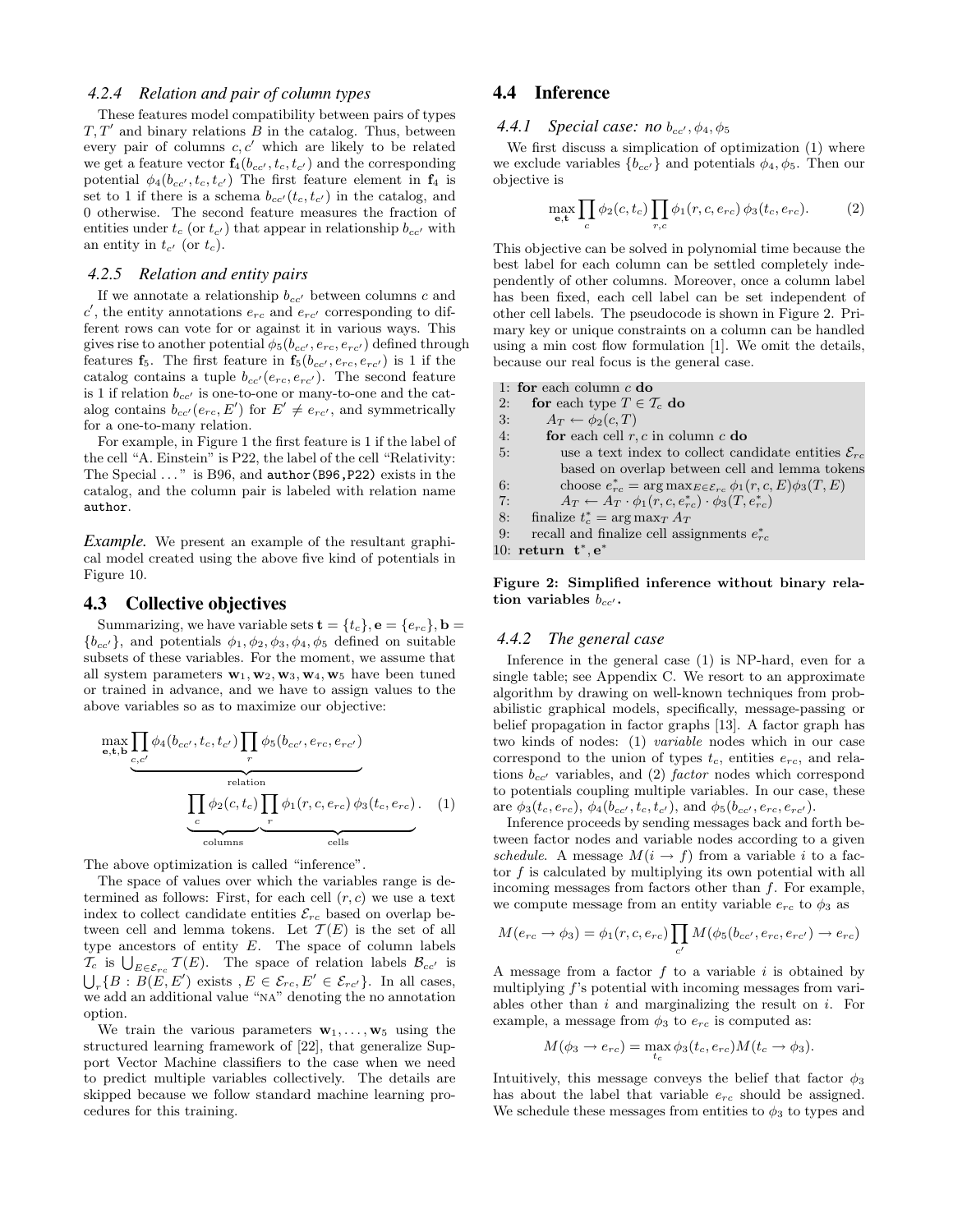back first. Next, we schedule messages from entities to  $\phi_5$  to relations and back. Finally, from types to  $\phi_4$  to relations and back. We repeat this schedule until message values converge from one iteration to the next. In practice we found that convergence was achieved within three iterations. (In the special case of no  $b_{cc'}$  variables, this schedule reduces to the direct optimal algorithm shown in Figure 2.) The full set of messages and the overall algorithm appear in Appendix D.

#### 4.5 Baseline annotation algorithms

We will compare our algorithms against two reasonable baseline approaches.

#### *4.5.1 Least common ancestor (*LCA*)*

Let  $\mathcal{E}_{rc}$  be the candidate entities to which the cell at  $(r, c)$ may be assigned. Recall that  $\mathcal{T}(E)$  is the set of all type ancestors of entity E. Consider  $\bigcup_{E \in \mathcal{E}_{rc}} \mathcal{T}(E)$ . In words, this is the set of all types that may possibly be ancestors of the entity mentioned in cell  $(r, c)$ , whatever that might be. Therefore, any type that is an ancestor of all cells in the given column must be in  $\bigcap_r \bigcup_{E \in \mathcal{E}_{rc}} \mathcal{T}(E)$ . Any type in this set that that does not have a descendant also in this set is a candidate for labeling the given column. We report all these types, and evaluate using the  $F_1$  score (harmonic mean of recall and precision). Once a type is assigned to a column, a locally optimal cell entity assignment can be completed using the idea in Figure 2.

4.5.2 MAJORITY

Suppose a cell  $(r, c)$  can be assigned entities from set  $\mathcal{E}_{rc}$ . As before, the cell can potentially belong to any type in  $\bigcup_{E \in \mathcal{E}_{rc}} \mathcal{T}(E)$ . Let the vote for type T be

$$
\left| \left\{ E:T \in \bigcup_{E \in \mathcal{E}_{rc}} \mathcal{T}(E) \right\} \right|
$$

We pick types that have more than a threshold F% vote. When  $F$  is  $50\%$  we get the MAJORITY method and when  $F = 100\%$  we get LCA. We also report numbers with F in between these two values. In the MAJORITY method we perform entity assignment independently for each cell.

## 5. A SEARCH APPLICATION

A key motivation behind annotating tables with entities, types, and relations is to be able to ask structured, metadatacognizant, relational queries over a less structured source. In this section we discuss how our annotation system can assist this process and enhance the quality of responses.

A common form of query one would like to ask of Web tables is:

Given inputs  $R, T_1, T_2, E_2 \in H^+T_2$  where  $R(T_1, T_2)$ is in the catalog, return all  $E_1 \in H^+T_1$  such that  $R(E_1, E_2)$  holds.

This query form is a natural extension of entity search [7, 8] to Web table sources. A common special case of the above query form is to look for entities that have a given value of an attribute.

Figure 3 shows informally how such a query would be processed by a system that does not perform any entity, type or relation annotations. Unlike WebTables, this baseline returns cell contents, not ranked whole tables.

In contrast, in our system, columns have been associated with standard types during preprocessing and indexing, and

- 1: inputs:  $R, T_1, T_2, E_2 \in T_2$
- 2: interpret all inputs as strings
- 3: look for tables with column headers matching  $T_1, T_2$  and table context matching R
- 4: for each qualifying table do
- 5: look for  $E_2$  in the column of  $T_2$
- 6: for each qualifying row do
- 7: collect the cell contents in the  $T_1$  column of the row
- 8: cluster, dedup, rank and present collected cell contents

Figure 3: Responding to select-project queries without type annotations.

- 1: **inputs:**  $R, T_1, T_2, E_2 \in$ <sup>+</sup>  $T_2$ ;  $R, T_1, T_2$  are interpreted using catalog IDs,  $E_2$  if present in catalog
- 2: locate all tables that have at least one column  $c_1$  labeled  $T_1$  and a column  $c_2$  labeled  $T_2$ , related by R
- 3: for each qualifying table do
- 4: if  $E_2$  is in the catalog then
- 5: look for cell in column  $c_2$  annotated with  $E_2$
- 6: else
- 7: look for cell in column  $c_2$  with high text similarity to the string form of  $E_2$
- 8: collect cell in column  $c_1$  in this row
- 9: aggregate evidence in favor of known entities
- 10: cluster, dedup, rank and present unannotated cells

#### Figure 4: Responding to select-project queries after type and entity annotations.

this information can be used (typically, interactively [20]) to "harden" the query to a more precise form. Specifically,  $R, T_1$  and  $T_2$  can now refer to precise IDs rather than strings. Figure 4 shows informal pseudocode for how this type information can be exploited.

We will compare these schemes in Section 6.2.

## 6. EXPERIMENTS

We report on two kinds of experiments: annotation accuracy and the impact of annotation on the search application of Section 5.

YAGO [21] provided the catalog of types (a kind of merger between WORDNET synsets and Wikipedia categories), entities, and relations. We used version 2008-w40-2 of YAGO, having 1,941,426 entities, 248,992 types, and 99 relations. We regarded the entity set and their type and relation involvements as sound but potentially incomplete ground truth. Other resources included Wikipedia article text, and a 500 million-page Web crawl. We first extracted over 25 million tables from the crawled corpus, and indexed these tables (including nearby text) using Lucene. The typical number of tables we found per page, and the fraction of those that are relational in nature, are in broad agreement with the experience reported in WEBTABLES [6]. We will call these "Web tables".

## 6.1 Annotation performance

We collected four table sets with ground truth annotations. A summary of our table sources is shown in Figure 5.

Wiki\_Manual: We chose 36 (non-Infobox) tables from Wikipedia article text, based on large content overlap with many Web tables, and manually annotated them with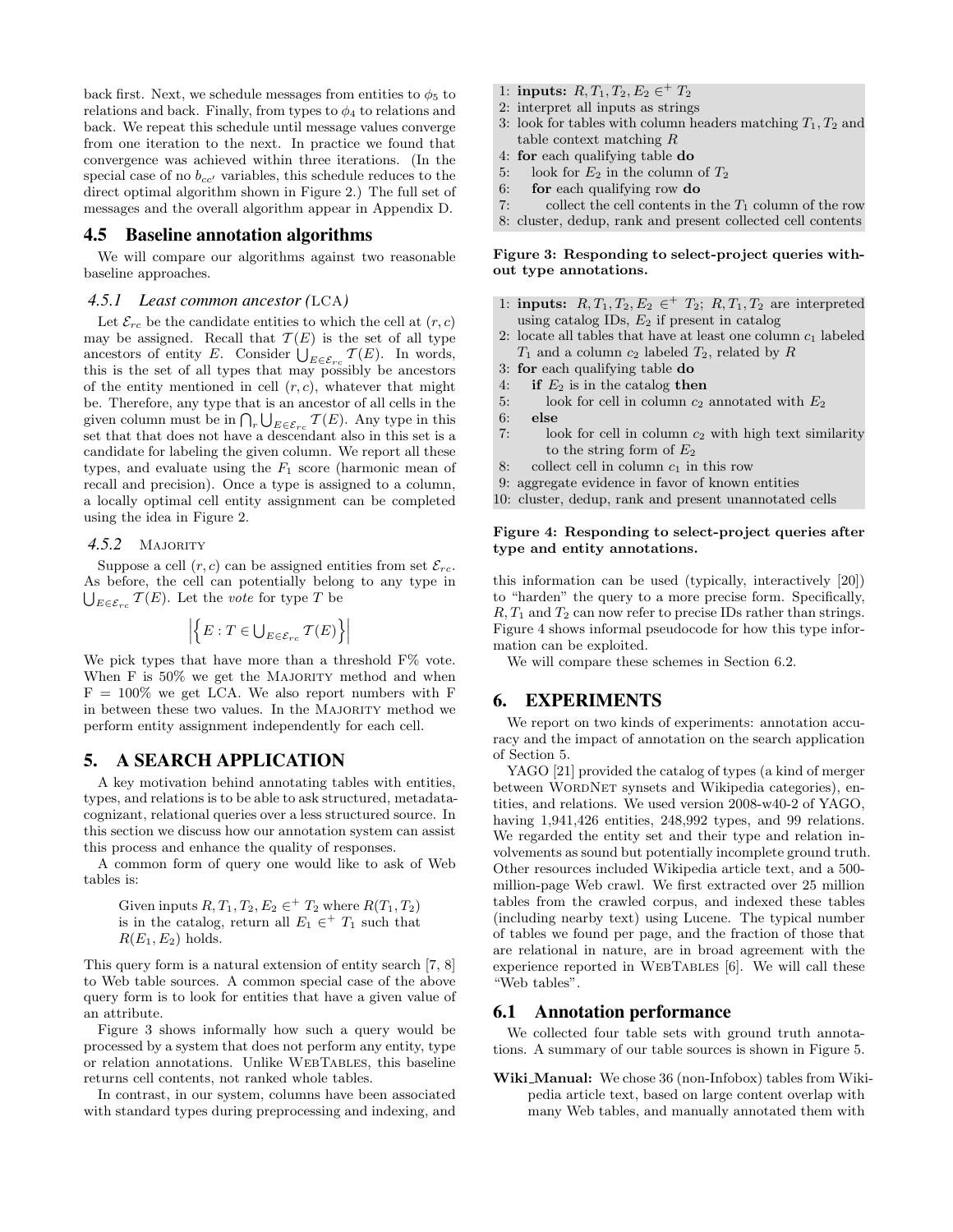entities, types, and inter-column relations. Description of a few representative tables appears in Appendix E.

- Web\_Manual: Using the tables from Wiki\_Manual as queries, we fetched 371 Web tables similar to them [12]. These were then manually annotated. The main difference between Wiki Manual and Web Manual is that the cell, header, and context texts in the latter are more noisy.
- Web<sub>-Relations:</sub> The above two datasets provided only 54 relations. We collected 36 more relations, by using Wiki Manual to fetch more Web tables, and manually annotated only the relations between column pairs. Cell entities or column types were not labeled.
- Wiki Link: To specifically test the cell entity annotation accuracy at large scale without laborious human judgment, we selected (non-Infobox) tables from Wikipedia text that had more than 90% of their cells linked internally to entities in Wikipedia. This yielded 131 thousand cells with entity annotations spanning 6 thousand tables. No column type or relation annotations were made.

|               | #Tables | Average         | Total annotations |      |     |
|---------------|---------|-----------------|-------------------|------|-----|
|               |         | $\#\text{rows}$ | Entity            | Type | Rel |
| Wiki_Manual   | 36      | 37              | 1691              | 73   | 10  |
| Web_Manual    | 371     | 35              | 9239              | 674  | 44  |
| Web_Relations | 30      | 51              |                   |      | 36  |
| Wiki Link     | 6085    | 20              | 131807            |      |     |

Figure 5: Summary of data sets.

#### *6.1.1 Annotation Quality*

We measure  $0/1$  loss, i.e., we lose a point if we get a cell wrong, including choosing na when ground truth was not na. For column type and relation annotations, we report  $F_1$  score (harmonic mean of recall and precision). If ground truth is missing for a entity, type, or relation, we drop it from the labeling task.

Figure 6 shows the three annotation tasks: entity, type and relation annotation. For each task and each dataset, we show the accuracy (as a percent) of three algorithms: the baseline approaches LCA and Majority, and our algorithm performing collective inference in the full model (1).

| Entity annotation accuracy   |       |                 |                   |
|------------------------------|-------|-----------------|-------------------|
| Dataset                      | LCA   | <b>MAJORITY</b> | <b>COLLECTIVE</b> |
| Wiki_Manual                  | 59.75 | 74.24           | 83.92             |
| Web Manual                   | 59.68 | 75.87           | 81.37             |
| Wiki_Link                    | 67.92 | 77.63           | 84.28             |
| Type annotation accuracy     |       |                 |                   |
| Dataset                      | LCA   | <b>MAJORITY</b> | <b>COLLECTIVE</b> |
| Wiki_Manual                  | 8.63  | 44.60           | 56.12             |
| Web Manual                   | 15.16 | 31.45           | 43.23             |
| Relation annotation accuracy |       |                 |                   |
| Dataset                      | LCA   | <b>MAJORITY</b> | <b>COLLECTIVE</b> |
| Wiki_Manual                  |       | 62.50           | 68.97             |
| Web_Relations                |       | 60.87           | 63.64             |
| Web_Manual                   |       | 50.30           | 51.50             |

Figure 6: Accuracy of entity, type, and relation annotations.

It is immediately evident that COLLECTIVE gives substantially better accuracy at all tasks. In the entity disambiguation task, the typical number of entities between which the

algorithms had to choose for each cell was around 7-8. In the column type assignment task, the typical number of types between which the algorithms had to choose for each column was in the hundreds. The accuracies shown in Figure 6 thus represent substantial lift beyond random choice, especially in the challenging open Web domain.

Also note that the accuracy of COLLECTIVE on column types annotation is better for Wiki Manual compared to Web Manual, reflecting the more noisy nature of text in Web tables compared to Wikipedia. Further failure analysis (see Appendix F for some anecdotes) revealed that LCA performs particularly poorly at the job because it overgeneralizes and Majority suffers because of ambiguities in entities. We hunted for thresholds in-between LCA's 100% and Majority's 50% and obtained the best type accuracy of 46% with a 60% threshold. However, even these numbers are worse than 56% accuracy that COLLECTIVE offers.

#### *6.1.2 Annotation time*

Figure 7 shows time spent in annotating a snapshot of 250,000 tables from our corpus. The average time per table annotation is 0.7 seconds but there is considerable variation depending on the number of rows, the number of non-numerical columns, and the amount of text in a cell. Further drill-down showed that roughly 80% of the time is spent in probing the lemma index and computing various textual similarity measures between candidate lemmas and cell strings. The inference algorithm accounts for less than 1% of the total time.



Figure 7: Time spent in annotating tables.

#### *6.1.3 Training*

For training model parameters  $w_1$  through  $w_5$ , we used the Wiki Manual data using our implementation of a Javabased structured learner [22]. Testing was done on the Wiki Manual dataset and the Web Manual datasets. Although our training and test data are not disjoint, we did not observe overfitting issues because the number of features was not too large. We trained our model parameters using the manually collected ground truth and for three different settings of measuring type entity compatibility:  $1/\sqrt{\text{dist}}$ ,  $1/dist$ , and IDF, as discussed in Section 4.2.3. The results appear in Figure 8.  $1/\sqrt{\text{dist}}$  appears robust, and IDF on its own performs poorly for type labeling.

## 6.2 Search

We evaluated entity search queries of the kind described in Section 5 under three settings: a baseline that does no annotations, with only type annotations, and with type and relation annotations.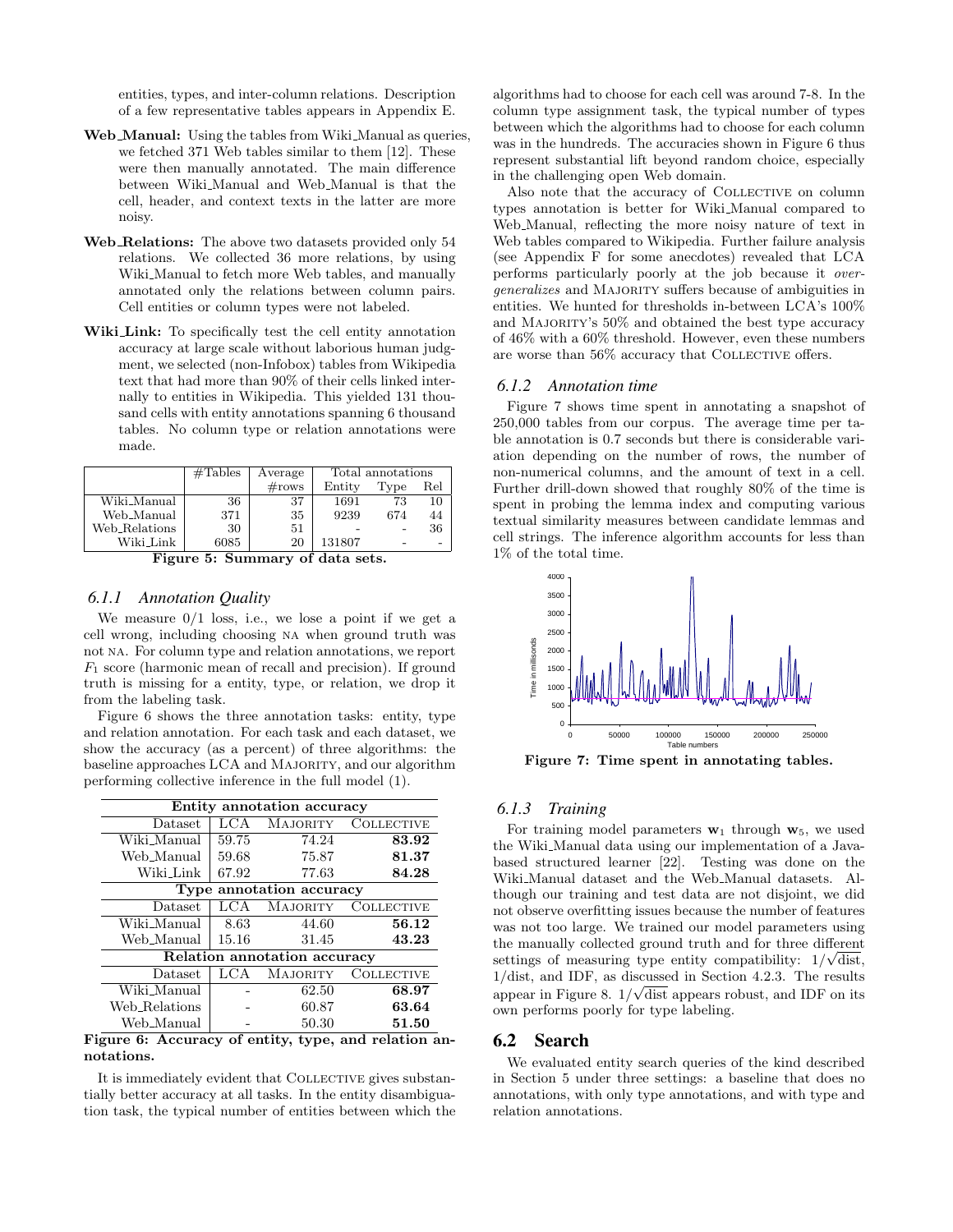| Entity annotation accuracy |                        |                    |                    |
|----------------------------|------------------------|--------------------|--------------------|
| Dataset                    | $\sqrt{\mathrm{dist}}$ | 1/dist             | IDF                |
| Wiki_Manual                | 83.92                  | 84.30              | 85.44              |
| Web_Manual                 | 81.37                  | 80.52              | 80.06              |
| Type annotation accuracy   |                        |                    |                    |
| Dataset                    | $\sqrt{\mathrm{dist}}$ | $1/\text{dist}$    | IDF                |
| Wiki_Manual                | 56.12                  | $\overline{50.36}$ | $40.\overline{29}$ |
| Web_Manual                 | 43.23                  | 42.10              | 25.97              |

Figure 8: Type-entity compatibility features.

We generated a workload from five relations listed in Appendix G and for each relation randomly selected forty  $E_2$ values in YAGO that participate in the relation. The query was posed on the Web table corpus described above. The answer is a ranked list of entities.

To assess relevance, we used the RDF triples in DBPedia (http://dbpedia.org/About) as ground truth. DBpedia's RDF triples are extracted from Wikipedia's Infoboxes but not 'organic' tables in Wikipedia page text, so this source is different from Wiki Manual and Wiki Link. We score a response using mean average precision (MAP), which is standard in information retrieval (http://en.wikipedia.org/w iki/Information retrieval#Mean Average precision).



Figure 9: Mean Average Precision (MAP) for attributevalue queries without any annotation (Baseline), with only column type annotations (Type), and with both column type and relation annotations (Type+Rel).

The results are shown in Figure 9: adding type labels is better than baseline, and adding both type and relation labels is best. It might be argued that this comparison is not fair on the baseline, because it does not have the benefit of a structured query language. There are two counterarguments. First, our goal is not to offer better responses to keyword queries, but to raise the level of interaction and bring it closer to querying structured data, but without the luxury of a clean data source. Second, the gains from our system are also attributable to corpus annotations, not just query structuring. Separating the two effects would be interesting future work.

## 7. CONCLUSION

We have presented a new system that annotates opendomain tables on the Web with entity, type and relation information. Thereby, it can harness the power of 'organic' Web tables to answer simple relational queries, even though the source tables do not have any uniform or identifiable schema. We gave a precise model for the annotation task, balancing local compatibility between entities and their potential mentions in table cells, and global constraints between relations, types and columns. The Web will never have a complete 'schema'. Socially maintained catalogs will always be incomplete. Our work paves the way to augment catalogs with dynamic relational information. We demonstrate that this approach can lead to better responses to relational queries on the unstructured Web.

## 8. REFERENCES

- [1] R. K. Ahuja, T. L. Magnanti, and J. B. Orlin. Network Flows: Theory, Algorithms, and Applications. Prentice-Hall, 1993.
- [2] M. Bilenko, R. Mooney, W. Cohen, P. Ravikumar, and S. Fienberg. Adaptive name-matching in information integration. IEEE Intelligent Systems, 2003.
- [3] R. Bunescu and M. Pasca. Using encyclopedic knowledge for named entity disambiguation. In EACL, pages 9–16, 2006.
- [4] R. C. Bunescu and R. J. Mooney. A shortest path dependency kernel for relation extraction. In EMNLP Conference, pages 724–731. ACL, 2005.
- [5] M. J. Cafarella, A. Halevy, D. Z. Wang, E. Wu, and Y. Zhang. WebTables: exploring the power of tables on the Web. PVLDB, 1(1):538-549, 2008.
- [6] M. J. Cafarella, A. Halevy, Y. Zhang, D. Z. Wang, and E. Wu. Uncovering the relational Web. In WebDB, volume 11, Vancouver, June 2008.
- [7] S. Chakrabarti, K. Puniyani, and S. Das. Optimizing scoring functions and indexes for proximity search in type-annotated corpora. In WWW Conference, Edinburgh, May 2006.
- [8] T. Cheng, X. Yan, and K. C. Chang. EntityRank: Searching entities directly and holistically. In VLDB Conference, pages 387–398, Sept. 2007.
- S. Cucerzan. Large-scale named entity disambiguation based on Wikipedia data. In EMNLP Conference, pages 708–716, 2007.
- [10] S. Dill et al. SemTag and Seeker: Bootstrapping the semantic Web via automated semantic annotation. In WWW Conference, 2003.
- [11] R. V. Guha and R. McCool. TAP: A semantic web test-bed. Journal of Web Semantics, 1(1):81–87, 2003.
- [12] R. Gupta and S. Sarawagi. Answering table augmentation queries from unstructured lists on the Web. PVLDB, 2(1):289–300, 2009.
- [13] D. Koller and N. Friedman. Probabilistic Graphical Models: Principles and Techniques. MIT Press, 2009.
- [14] S. Kulkarni, A. Singh, G. Ramakrishnan, and S. Chakrabarti. Collective annotation of Wikipedia entities in Web text. In SIGKDD Conference, 2009.
- [15] R. Mihalcea and A. Csomai. Wikify!: linking documents to encyclopedic knowledge. In CIKM, pages 233–242, 2007.
- [16] G. Miller, R. Beckwith, C. FellBaum, D. Gross, K. Miller, and R. Tengi. Five papers on WordNet. Princeton University, Aug. 1993.
- [17] D. Milne and I. H. Witten. Learning to link with Wikipedia. In CIKM, 2008.
- [18] G. Salton and M. J. McGill. *Introduction to Modern* Information Retrieval. McGraw-Hill, 1983.
- [19] S. Sarawagi. Information extraction. FnT Databases, 1(3), 2008.
- [20] A. Singh, S. Kulkarni, S. Banerjee, G. Ramakrishnan, and S. Chakrabarti. Curating and searching the annotated web. In SIGKDD Conference, 2009. System demonstration.
- [21] F. M. Suchanek, G. Kasneci, and G. Weikum. YAGO: A core of semantic knowledge unifying WordNet and Wikipedia. In WWW Conference. ACM Press, 2007.
- [22] I. Tsochantaridis, T. Joachims, T. Hofmann, and Y. Altun. Large margin methods for structured and interdependent output variables. JMLR, 6(Sep):1453–1484, 2005.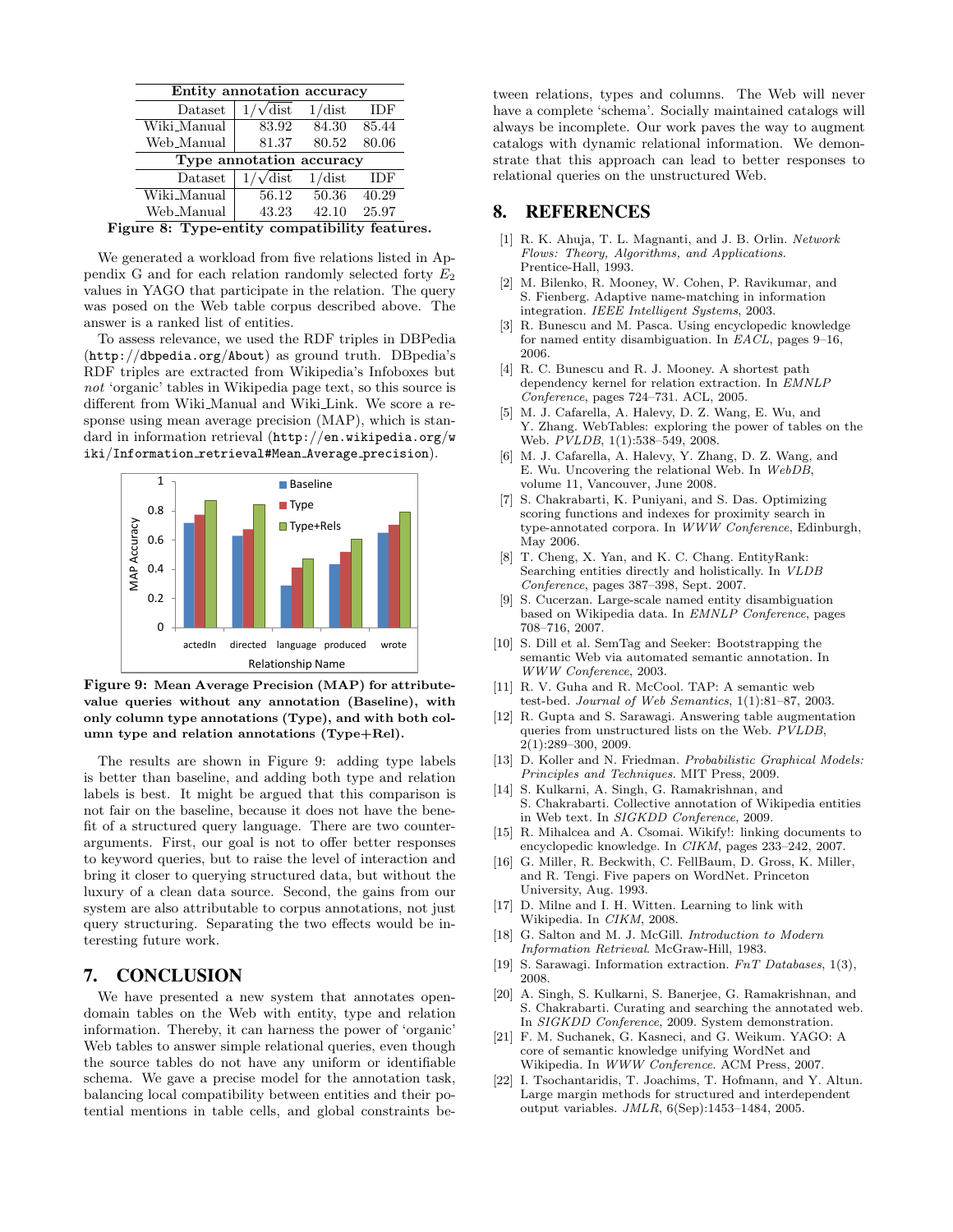*Acknowledgments.* The work reported here was supported in part by research grants from Yahoo! Research, HP Labs, and IBM Faculty awards.

# APPENDIX

## A. NOTATION

| $\tau$                     | Set of all type labels                               |
|----------------------------|------------------------------------------------------|
| $T \in \mathcal{T}$        | One type label                                       |
| $T_1 \subset T_2$          | Subtype relation                                     |
| $\subseteq^*, \subseteq^+$ | Transitive closure of $\subset$                      |
| $\mathcal{E}$              | Set of all entities known in catalog                 |
| $E \in \mathcal{E}$        | One entity label                                     |
| $E \in T$                  | $E$ is a direct instance of $T$                      |
| $E \in^+ T$                | $E$ is transitively an instance of $T$               |
| $\mathcal{E}(T)$           | Entities that are transitive instances of $T$        |
| $\mathcal{T}(E)$           | All type ancestors of $E$                            |
| B                          | All relation names in catalog                        |
| $B \in \mathcal{B}$        | One relation name (label)                            |
| r, c                       | Row, column of a table                               |
| $D_{rc}$                   | Text in cell $r, c$                                  |
| $e_{rc}$                   | Variable representing entity label of cell $r, c$    |
| $H_c$                      | Header text in column c of table                     |
| $t_c$                      | Variable representing type label of column $c$       |
| $b_{cc'}$                  | Variable representing relation label of cols $c, c'$ |
| ΝA                         | special label, "no annotation"                       |
|                            |                                                      |

# B. GRAPHICAL MODEL FRAMEWORK

A probabilistic graphical model provides a convenient and efficient framework for expressing the joint distribution  $Pr(\mathbf{x})$ over N variables  $\mathbf{x} = (x_1, \ldots, x_N)$ . Variables are indexed as  $x_i, x_j$ , etc. For simplicity, assume each  $x_i$  takes *label* values in  $[1, M]$ , whereas in general each  $x_i$  can take values from its own space. Label values will be denoted  $k, \ell$ , etc. A probabilistic graphical model [13] captures the dependencies between elements of  $X$ , each a node in the graph, with a sparse set of edges as follows:

We first identify small subsets of variables, called *cliques*, that are highly dependent on each other. We will be choosing single nodes  $x_i$  and node pairs  $x_i, x_j$  as cliques.

Next, we design *node potentials*  $\phi_i : [1, M] \to \mathbb{R}_+$ . This is a kind of un-normalized measure of compatibility between the variable and each value. We also design edge potentials  $\phi_{i,j} : [1, M] \times [1, M] \to \mathbb{R}_+$ . This is a kind of un-normalized measure of compatibility between the labels of variables believed to be correlated.  $Pr(x)$  is modeled as

$$
\Pr(x_1, \dots, x_n) = \frac{1}{Z} \prod_i \phi_i(x_i) \prod_{i,j} \phi_{i,j}(x_i, x_j)
$$
\nwhere 
$$
Z = \sum_{\mathbf{x} \in [1,M]^N} \prod_i \phi_i(x_i) \prod_{i,j} \phi_{i,j}(x_i, x_j),
$$

called the partition function, serves to normalize the product of clique potentials to a proper probability.

A common method to define potentials is as a dot product between a model vector and a feature vector. In case of node potential, we might write  $\phi_i(x_i) = \exp(\mathbf{w}_1^{\top} \mathbf{f}(x_i)),$ where  $\mathbf{f} : [1, M] \to \mathbb{R}^k$  is the feature vector and  $\mathbf{w}_1 \in \mathbb{R}^k$  is the model vector where  $k$  is the number of features. Similarly, an edge potential would be defined as  $\phi_{i,j}(x_i, x_j) =$  $\exp (\mathbf{w}_2^{\top} \mathbf{f}(x_i, x_j)).$  The feature vector are designed by the user whereas the model vectors  $w_1, w_2$  are trained from labeled data.

Once  $Pr(\mathbf{x})$  is defined and the model vectors are trained, the *inference problem* is to find  $\arg \max_{\mathbf{x}} \Pr(\mathbf{x})$ .

In our case, the variables **x** are a union of  $t_c, e_{rc}, b_{cc'}$  variables. The cliques are defined over pairs of variables  $(t_c, e_{rc})$ and triples  $(b_{cc'}, t_c, t_{c'})$   $(b_{cc'}, e_{rc}, e_{rc'})$ . The feature vectors used to define the node potentials, edge potentials and triple potentials are explained in Section 4.2.

In Figure 10 we show an example graphical model that arises in annotating a table with three rows and three columns. The variables are represented as circles and potentials are shown as  $\phi$  node.  $\phi_1$  and  $\phi_2$  are node potentials respectively on the  $t_c$  and  $e_{rc}$  variables.  $\phi_3(t_c, e_{rc})$  represents an edge potential between  $t_c$  and  $e_{rc}$  variables and  $\phi_4$  and  $\phi_5$ are clique potentials among three variables at a time.



Figure 10: A Graphical model representing type, entity, and relationship variables on a table with three columns and three rows. Accordingly, there are three type variables  $t_1, t_2, t_3$ , nine entity variables  $e_{rc}$ , and three relation variables  $b_{cc'}$ .

## C. HARDNESS OF INFERENCE

Inference in the general case (1) is NP-hard, even in case of a single table, via a reduction from graph coloring. We give a rough sketch. The graph coloring instance consists of an undirected graph  $G = (V, A)$  and a number K, and asks if  $G$  is colorable with at most  $K$  colors. We build a single table with  $|V|$  columns, each column c corresponding to one node, also called c. We create  $|V|K$  types in the catalog:  $K$ types  $T_{uk}$  for each node u. Column u can be assigned only one of the k types  $T_u$ . For each arc  $(u, v) \in A$ , we introduce  $\binom{k}{2}$  relation schema with a suitably large potential  $\pi$  into the catalog:  $B_{uv}(T_{uk}, T_{vk'})$ , for  $k \neq k'$ . All other potentials are zero or one as needed. If there is a  $K$ -coloring of  $G$ , then the objective for the corresponding graph is  $\pi^{|\overline{A}|}$ , and the converse also holds.

## D. MESSAGE PASSING ALGORITHM

Please see Figure 11. Training follows a very similar message passing scheme that is standard [13] and is omitted from this version.

# E. SAMPLE TABLES FROM Wiki Manual